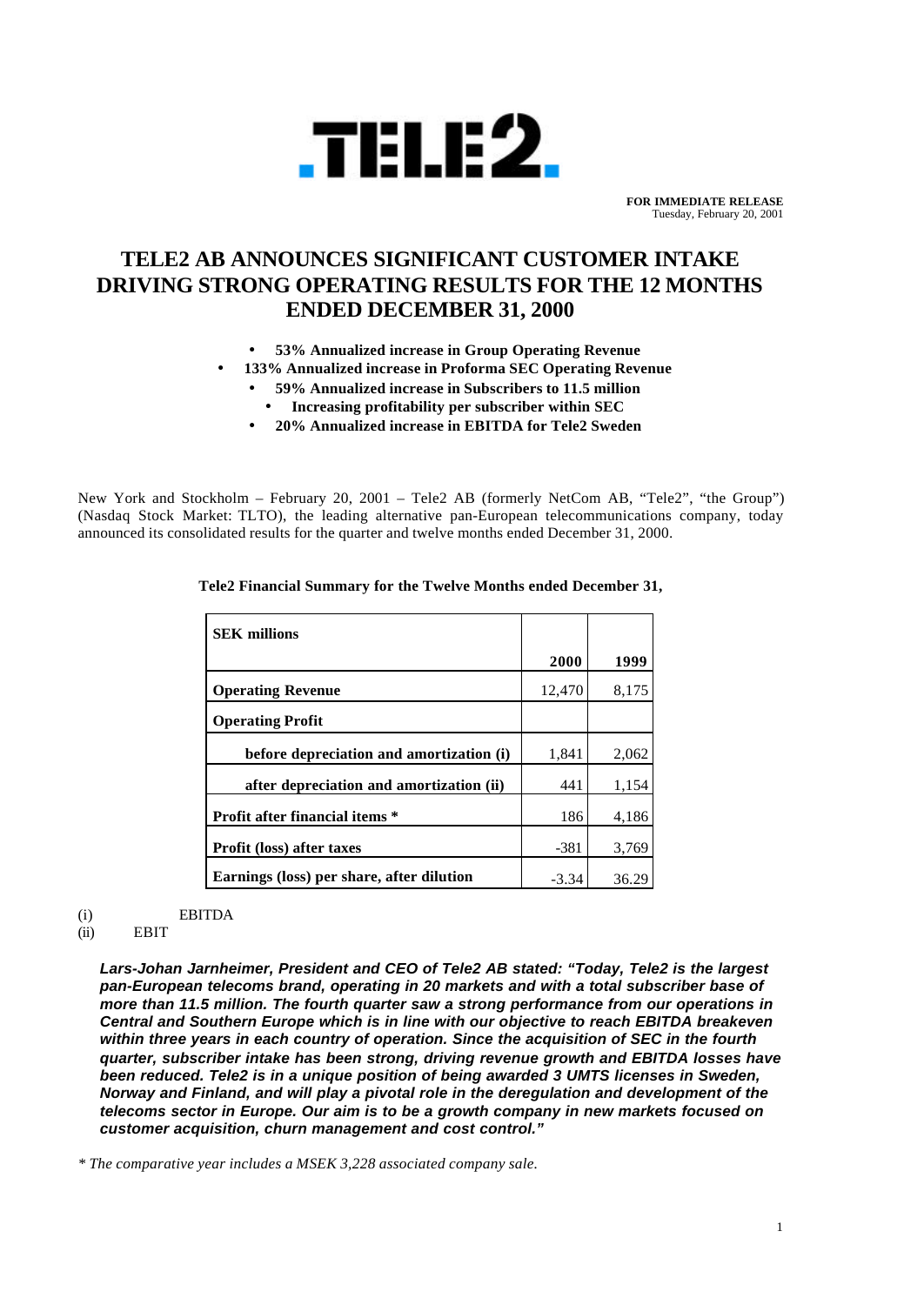## **FINANCIAL AND OPERATING HIGHLIGHTS**

- Tele2's proforma operating revenues were MSEK 16,273 for the twelve months ended December 31, 2000, an increase of 53% over the same period last year
- Tele2 Sweden's operating revenues were MSEK 7,997 for the twelve months ended December 31, 2000, an increase of 21% over the same period last year. EBITDA increased by 20% to MSEK 2,749 over the same period.
- The total number of subscribers for the Group at December 31, 2000 was 11.5 million, an increase of 59% over the same period of 1999
- Tele2 Sweden's mobile telephony business reported stable monthly average revenue per subscriber (ARPU) of SEK 219, inclusive of postpaid and prepaid customers, the later represents 59% of total subscribers
- In August, Tele2 became the first Mobile Virtual Network Operator (MVNO) in Denmark through an agreement with Sonofon, allowing Tele2 to offer mobile telephony services to its existing fixed line customers. Further MVNO agreements are anticipated
- In October, Tele2's acquisition of Société Européenne de Communication SA SEC) was finalized
	- Operating revenue of MSEK 5,879 for the 12 months, an increase of 133%
	- EBITDA losses contained and improvement in margins in Q4 increasing profitability per subscriber
	- Strong Q4 ARPU's for Central Europe of SEK 130 compared to SEK 109 for the year
	- Strong Q4 ARPU's for Southern Europe of SEK113 compared to SEK 105 for the year
	- Tele2 France secured more than 2 million customers and 50% market share of customers leaving France Telecom
	- February 2001, launched fixed telephony services in Spain
- In October, Tele2 acquired Baltkom GSM, the second largest mobile telecommunications company in Latvia
- In December, Tele2 was awarded a UMTS license in Sweden in addition to its previously awarded licenses in Finland and Norway and in January 2001formed a joint venture with Telia to substantially reduce the cost of developing a UMTS network in Sweden
- In January 2001, Tele2 divested its shares in Transcom World Wide S.A
- Effective August 2000, Tele2 AB appointed Håkan Zadler as Chief Financial Officer (CFO)
- Effective February 16, 2001, NetCom AB changed its name to Tele2 AB to reflect the pan European strength of its Tele2 brand.

#### **FINANCIAL RESULTS**

*(The figures shown in parenthesis correspond to the comparable periods in 1999 and all negative amounts are distinguished with a minus sign)*

#### **Results for the twelve months ended December 31, 2000**

**Operating revenue** was MSEK 12,470 (8,175) an increase of 53%. Proforma operating revenue increased by 53% to MSEK 16,273 (10,640). There has been strong revenue growth in Mobile Telephony and Fixed Telephony operations and an encouraging performance from SEC.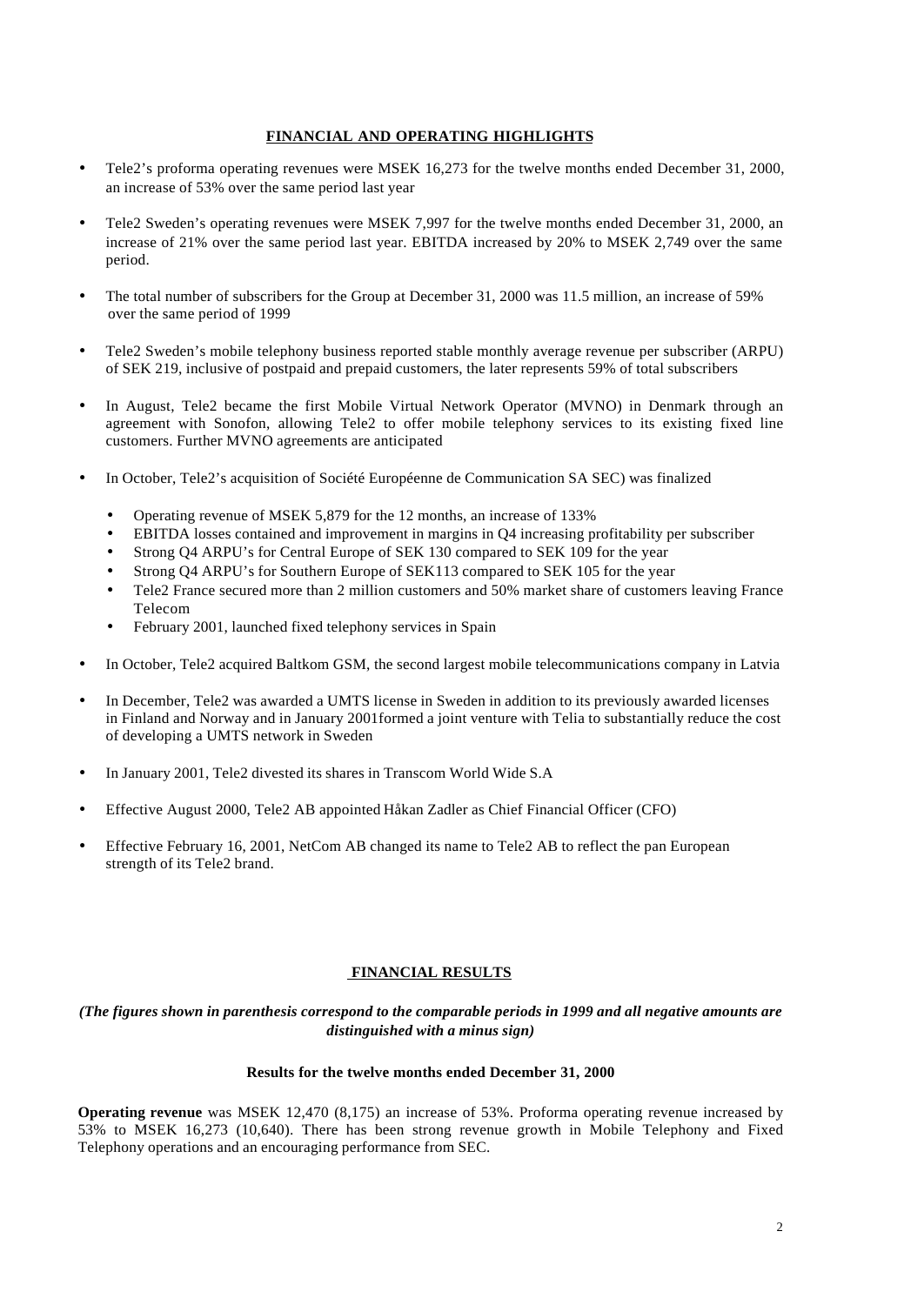Operating revenue for Tele2 Sweden was MSEK 7,997, an increase of 21% with an encouraging 24% increase in Mobile Telephony in Tele2 Sweden.

#### **Operating profit before depreciation and amortization** (EBITDA) was MSEK 1,841 (2,062).

EBITDA for Tele2 Sweden was MSEK 2,749 (2,290), an annualized increase of 20% and a stable EBITDA margin of 34%.

#### **Operating profit after depreciation and amortization** (EBIT) was MSEK 441 (1,154).

EBIT for Tele2 Sweden was MSEK 2,038 (1,655) an increase of 23%.

**Net interest expense and other financial items** totaled MSEK -211 (-241). The average interest rate applied to debt outstanding remained stable at 4.8% (4.8%).

**Profit after financial items** was MSEK 186 (4,186). The comparative year includes a MSEK 3,228 associated company sale.

**Profit (loss) after tax** was MSEK –381 (3,769). **Earnings (loss) per share** was SEK –3.34 (36.29), after dilution.

**Tele2's total assets** at December 31, 2000 increased by 194% to MSEK 42,345 compared to MSEK 14,401 reported at December 31, 1999 reflecting the acquisition of SEC.

#### **Results for the three months ended December 31, 2000**

**Operating revenue** was MSEK 4,949 (2,362) an increase of 110%. Proforma operating revenues increased by 49% to MSEK 4,949 (3,324).

**Operating profit (loss) before depreciation and amortization** (EBITDA) was MSEK –356 (540).

**Operating profit (loss) after depreciation and amortization** (EBIT) was MSEK –1,006 (293), due to increased sales and marketing activities in addition to increased depreciation.

# **GROUP REVIEW**

#### **Company name change**

On February 16, 2001, the company was renamed Tele2 AB from earlier being registered as NetCom AB.

#### **Associated Companies**

#### **Everyday.com**

Tele2 is the leading Internet service provider or ISP in the Nordic region and its 1,255,000 Internet subscribers are being offered Everyday.com as their starting page in 11 countries. MTG publishes content on the WWW and has significant experience in the mass media, and marketing and advertising sales through TV channels, radio stations and newspapers. The Everyday.com content offering is growing continuously. The service was launched most recently in Denmark in June.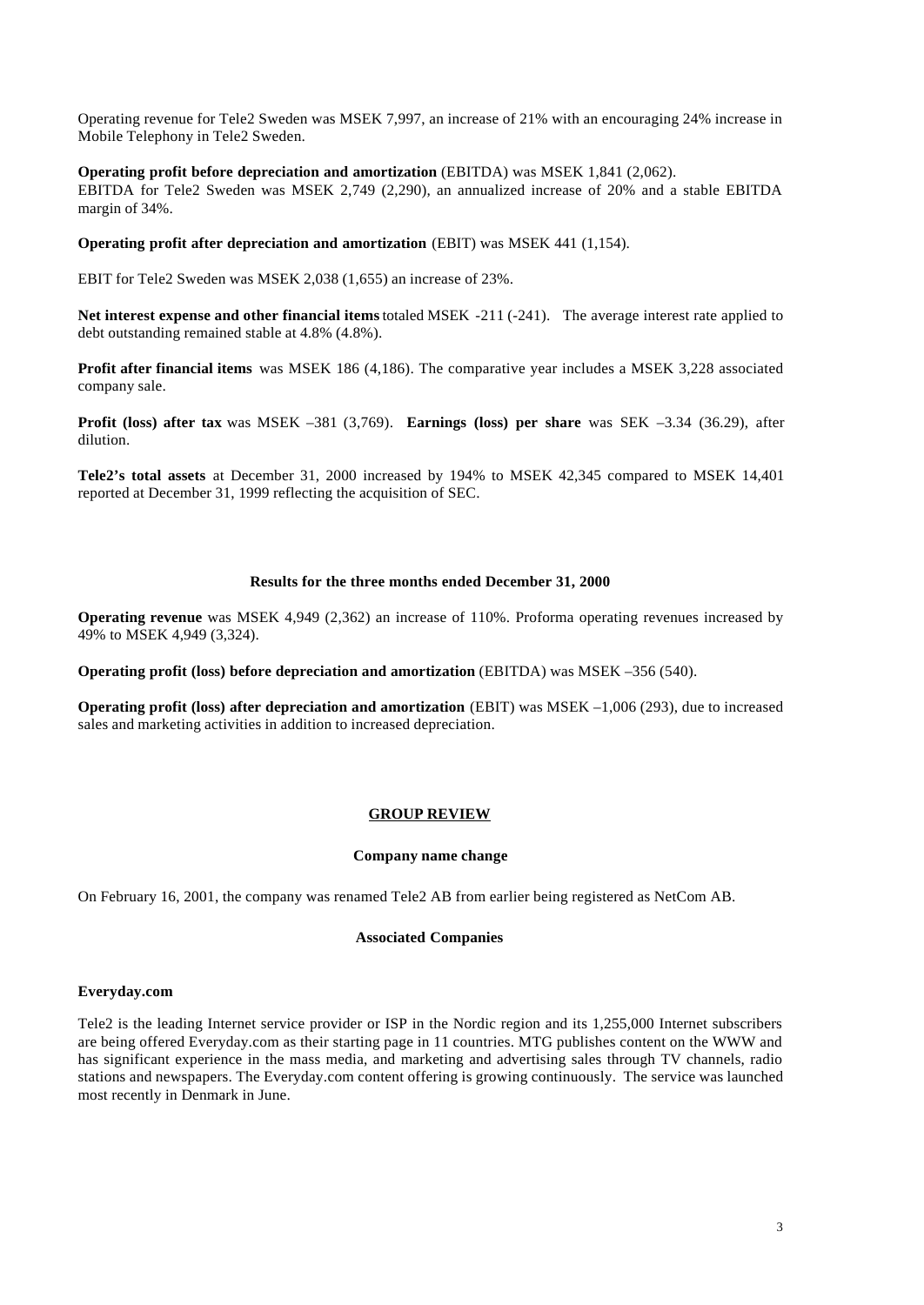#### **Investments**

# **Europe**

In October, Tele2 finalised the offer made on July 24 for Société Européenne de Communication (SEC). Tele2 believes that SEC is a strong and well-funded business that is now fully operational in eight European countries with licences in a further three. SEC has established the Tele2 brand in these markets and it is the belief of the Board that there will be benefits in terms of brand and synergy in combining the businesses and creating a company with significant critical mass.

The terms of the offer were one Tele2 Class A share or one Tele2 Class B share, at the seller's election, in exchange for every 11.5 SEC Class A shares and one Tele2 Class B share in exchange for every 11.5 SEC Class A and Class B shares held in combination. The new shares in Tele2 were issued on October 2, 2000 resulting in 40,748,480 new shares, of which 11,911,315 are Class A shares and 28,837,165 are Class B shares.

SEC provides national and international long distance telephony services through Tele2 Europe in the Netherlands, Germany, Switzerland, Austria, France, Italy, Luxembourg and Liechtenstein and provides a broad range of mobile telecommunication services through Tango in Luxembourg and Liechtenstein and Tele2 Mobile in Switzerland. The SEC Group also includes 3C Communications, operating public pay telephones and public Internet services; Transac, providing billing and transaction processing services; Everyday.com, the free Internet service provider and portal; C cubed, offering co-branded pre-paid calling cards; and a 37.45% interest in Transcom World Wide, one of Europe's largest call center companies, which was sold after the year end.

# **Latvia**

In October, Tele2 announced the acquisition of a 100% interest in Baltkom GSM, the second largest and most recent entrant to the mobile telephony market in Latvia which gives Tele2 a complete presence in the Baltics. Tele2 plans to build out the network of this well run operation and is well poised to take advantage of positive developments in the mobile phone usage in the region.

#### **Finland**

Tele2 is the largest shareholder in Suomen Kolmegee OY(3G), which has been granted one of only four nationwide licenses for a third generation mobile telephony network in Finland. The Everyday.com portal and free Internet services have been launched in the capital, Helsinki and expansion will follow throughout the country.

In addition, Tele2 is offering an extremely competitive tariff structure through its phone card offering for international and national calls. The cards are distributed through one of the major distribution chains in Finland.

# **Get2net Inc.**

In the second quarter of 2000, Tele2 sold 4T Solutions, a leader in developing invoicing systems for telecommunications service providers, to Get2net (formerly XSource Corporation) in exchange for 11.88% of Get2net's share capital. Get2net is a global billing company consisting of the following major companies: Savera, Billing Paraguay, Basset, Praesidium and NetCom Consultants, a leading telecoms consultancy firm.

Tele2 believes that Get2net will be an attractive investment.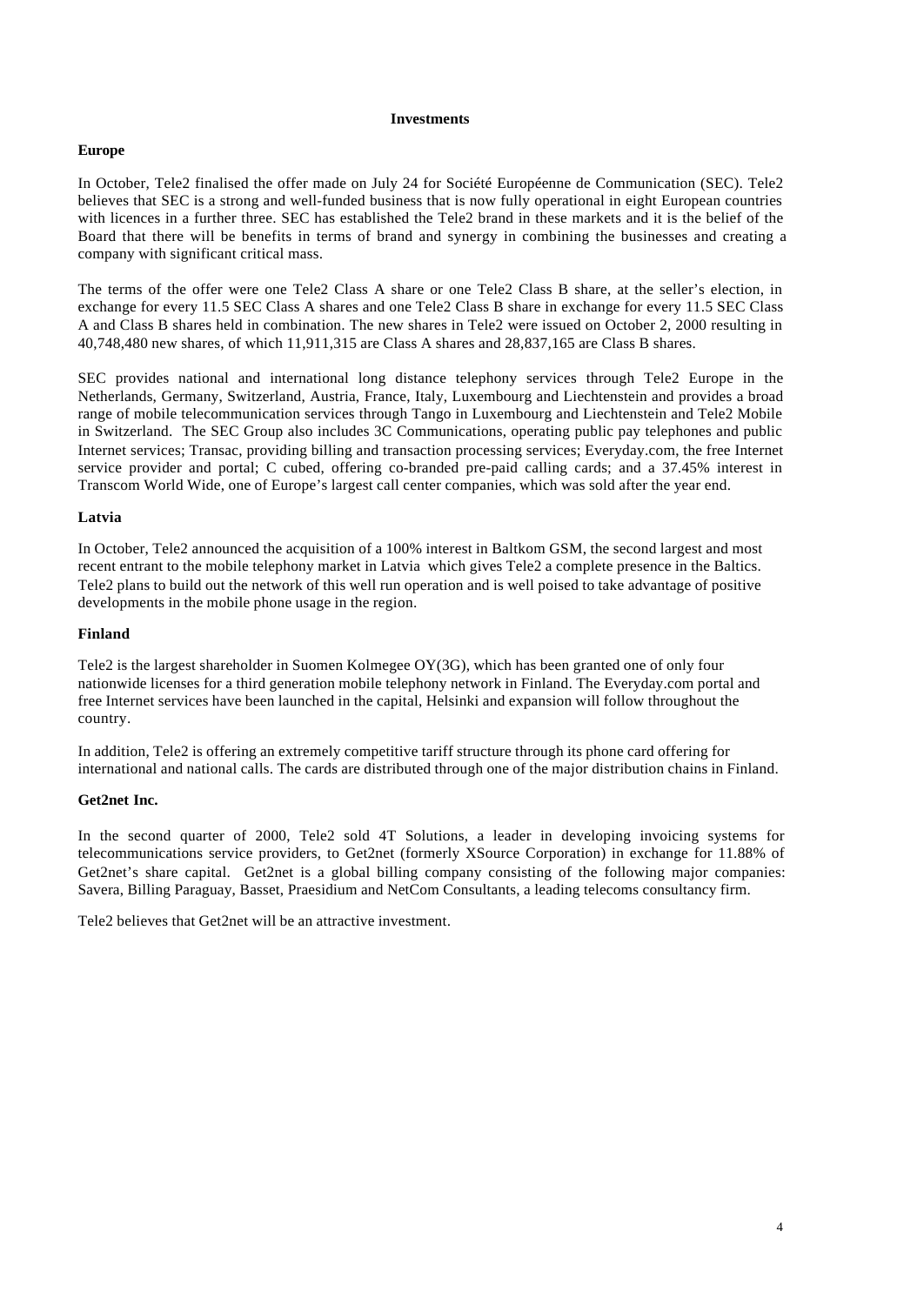|                            |            | <b>Number of customers</b> |               |
|----------------------------|------------|----------------------------|---------------|
|                            |            | <b>December</b>            |               |
|                            | 31,        |                            |               |
|                            | 2000       | 1999                       | $\frac{0}{0}$ |
| <b>By Market Area</b>      |            |                            |               |
| Nordic                     | 5,472,000  | 4,192,000                  | $+31$         |
| <b>Baltics and Eastern</b> | 278,000    | 56,000                     | $+394$        |
| Europe                     |            |                            |               |
| Central Europe             | 2,702,000  | 1,692,000                  | $+60$         |
| Southern Europe            | 2,942,000  | 1,233,000                  | $+139$        |
| Luxembourg                 | 160,000    | 82,000                     | $+95$         |
| <b>By Business Area</b>    |            |                            |               |
| Fixed telephony            | 7,740,000  | 4,492,000                  | $+72$         |
| Mobile telephony           | 2,559,000  | 1,775,000                  | $+44$         |
| Whereof Prepaid            | 1,396,000  | 959,000                    | $+46$         |
| Dial up Internet           | 1,255,000  | 988,000                    | $+27$         |
| <b>TOTAL</b>               | 11,554,000 | 7,255,000                  | $+59$         |

# **OPERATIONAL REVIEW BY MARKET AREA**

#### **Nordic**

**Operating revenue,** MSEK 10,946 (8,651), +27% **EBITDA,** MSEK 2,978 (2,076), +43*%*

The Nordic region encompasses operations in Sweden, Norway, Denmark and Finland.

Tele2 Sweden is the main component, representing operating revenues of MSEK 7,997, an increase of 21% over the twelve months ended December 31, 2000. The growth in the number of Mobile prepaid and contract subscribers accelerated during the year due to Tele2's market position as the price-leading operator. Monthly average revenue per subscriber (ARPU), inclusive of postpaid and prepaid customers, remained stable at SEK 219 compared to SEK 219 in the same period in 1999, despite the higher customer intake during the period. In the fourth quarter of 2000, ARPU's inclusive of postpaid and prepaid customers was SEK 220 compared to SEK 218 in the same period of 1999.

Prepaid mobile customers accounted for 59% of the total mobile subscriber base and 74% of net new subscriber additions in the period.

Fixed telephony customer intake in Sweden was very strong on an annualized basis and this was reflected in increased sales and marketing spend which reduced margins.

In December, Tele2 was awarded a UMTS license in Sweden in addition to licenses awarded in Norway and Finland. In January 2001, Tele2 announced a joint venture with Telia to share the cost of developing a UMTS network in Sweden.

Denmark and Norway are predominantly fixed telephony operations and reported a total of 990,000 fixed subscribers an increase of 39% over the prior year.

In October, Tele2 Denmark became the first mobile virtual network operator (MVNO) in Denmark, allowing the company to offer competitively priced mobile telephony services to its existing customer base. In association with Sonofon, Tele2 will be able to offer prepaid and ultimately post paid contracts without the need to invest in infrastructure.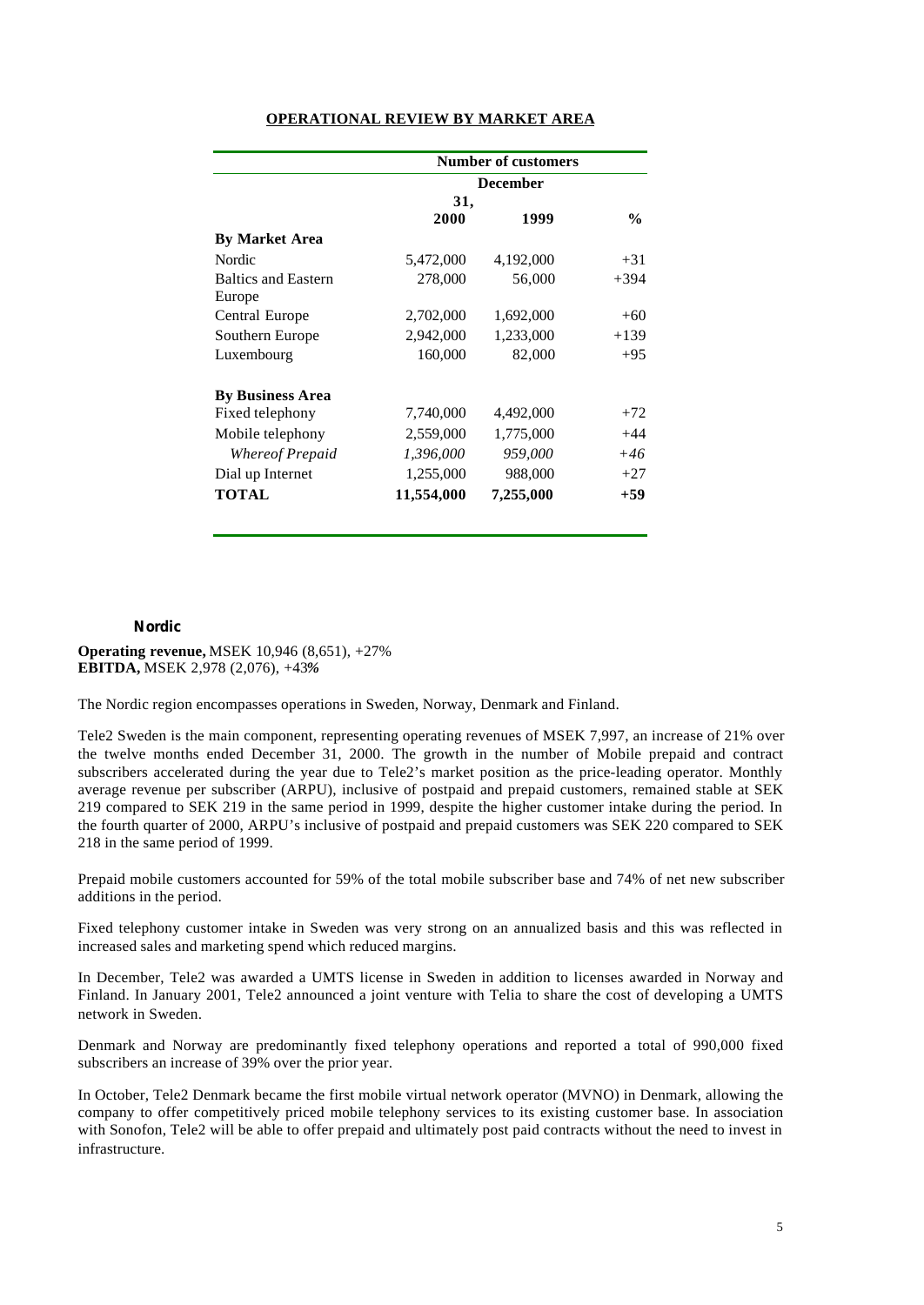Tele2 in Norway has an agreement with Telenor to lease network capacity enabling Tele2Mobil to offer an equal range of network coverage. Tele2 was the first service provider to offer pre-paid cards in Norway and Tele2Mobil became operational during the second quarter of 2000.

In May, Tele2 launched pre-paid international telephony services in Finland to be followed by the launch of international, long distance and Internet services marketed under the Tele2 brand.

## **Baltics and Eastern Europe**

**Operating revenue,** MSEK 226 (104), +117% **EBITDA,** MSEK -37 (-10)

The Baltic and Eastern Europe region encompasses operations in the Baltics, Poland and the Czech Republic.

At December 30, 2000, Tele2's operations reported 278,000 gross cellular subscribers, an increase of 394% over the prior year, 41% of which were prepaid subscribers.

Baltkom GSM, the second largest mobile telecommunications company in Latvia was purchased by Tele2 in October for a SEK 2.2 billion.

## **Central Europe Operating revenue**, MSEK 1,081 (-) **EBITDA,** MSEK -570 (-4)

The central European region encompasses operations in Germany, the Netherlands, Switzerland, Austria and the United Kingdom and reported a strong fourth quarter of EBITDA growth reflecting the maturity of certain of the operations and their progress to EBITDA breakeven within the three years from operational launch.

Tele2 Germany was launched in March 1998 and is now the country's fifth largest alternative operator, 40% of subscribers are preselect customers.

Tele2 Netherlands was launched in October 1997 and is EBITDA breakeven as the second largest fixed telephony operator.

Tele2 Switzerland, launched in October 1998, is the second largest operator to Swisscom and has recently launched Tele2 Mobile services.

Tele2 Austria is the country's second largest alternative fixed telephony operator and has recently successfully launched ISP services.

**Southern Europe Operating revenue**, MSEK 928 (-) **EBITDA,** MSEK -433 (-)

The southern Europe region includes operations in France and Italy and licenses in Spain and Portugal. This region had a strong fourth quarter in terms of EBITDA growth reflecting the improving profitability of Tele2's operations in France and their significant subscriber base.

Tele2 entered the French market in March 1999 and has grown to become the second largest operator with a subscriber base of more than 2 million. Tele2's large customer base gives it a strong foundation to negotiate with mobile network operators to secure MVNO status.

Tele2 is now one of Italy's three leading alternative fixed line operators.

In February 2001, Tele2 launched fixed telephony services in Spain.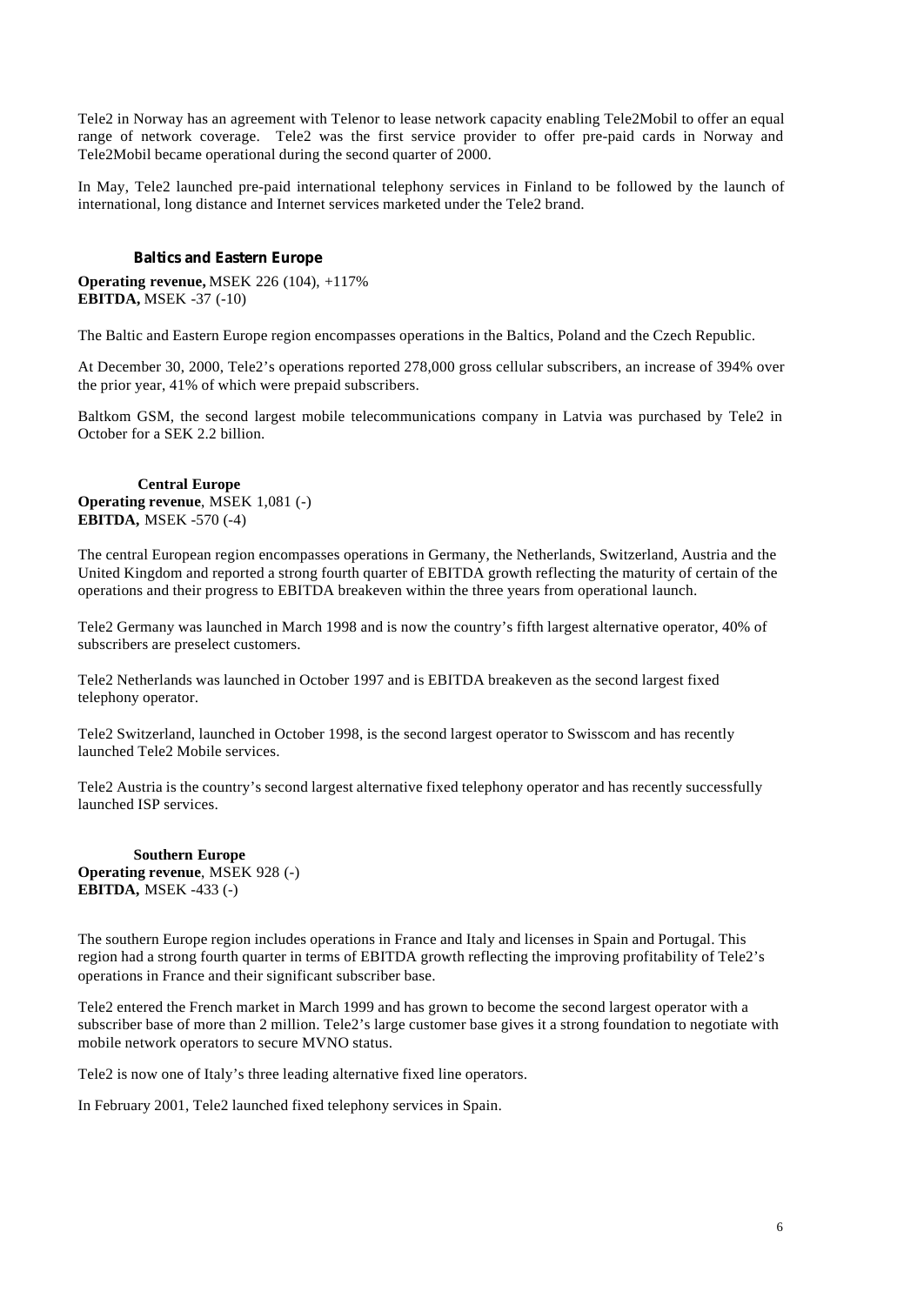## **Luxembourg Operating revenue**, MSEK 148 (-) **EBITDA,** MSEK -97 (-)

The Luxembourg region includes Liechtenstein, Luxembourg and Belgium.

In March 2000, Tele2 launched mobile telephony services in Liechtenstein under the Tango brand and in June launched fixed telephony services under the Tele2 brand.

In Luxembourg, Tango has a 42% market share.

## **Parent Company**

**Operating revenue**, MSEK 8 (10) **EBITDA,** MSEK 155 (-165)

EBITDA in the second quarter of 2000 includes a fully reversed option cost of MSEK 201 following a decision by the Board to resolve the obligation through an increase in the number of shares in issue. The result for 1999 includes an option cost of MSEK –134. In the fourth quarter 2000, Tele2 AB increased its shares in issue by 200,000 relating to shares for the Management Share Option Program and by 40,748,480 relating to the purchase of SEC.

Liquidity at both December 31, 2000 and December 31, 1999 was MSEK 7.

## **ACCOUNTING PRINCIPLES**

In 2000, Tele2 modified its accounting principles to conform to the following recommendation of the Swedish Financial Accounting Standards Council: RR 1:00 Consolidated Accounts, RR 9 Income taxes, RR 11 Revenues, RR 15 Intangible assets, RR 12 Tangible assets and draft recommendation for the Cost of loans. This means that Tele2 follows recommendations RR 1:00 – RR 17. In all other cases, Tele2 has reported its interim report in accordance with the accounting methods and principles used in the Annual Report and Accounts for the 1999 financial year. A further accounting change has been made in the treatment of prepaid cards where revenue is now recognized when a customer commences using the service. These new accounting principles have been introduced with retroactive effect on previously reported figures. The net effect on equity at December 31, 1999 is shown in "Change of Consolidated Shareholders' Equity", and mainly represents the rebooked value of previously capitalized start up costs.

## **COMPANY DISCLOSURE**

#### **First Quarter of 2001 Results**

The proposed date for the release of Tele2's financial and operating results for the period ended March 31, 2001is April 25, 2001.

> **Stockholm, February 20, 2001 Board of Tele2 AB**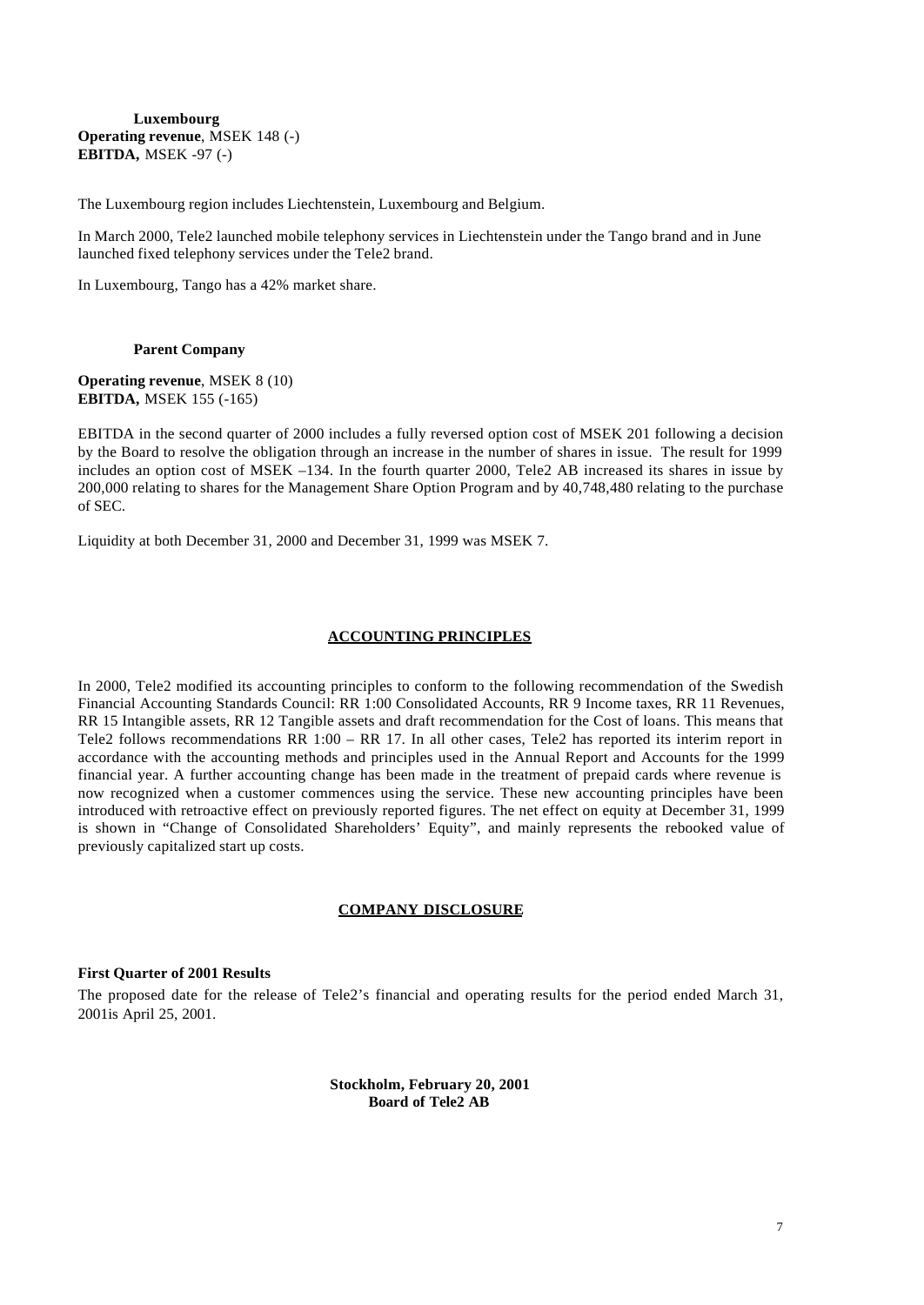## **REPORT REVIEW**

The financial and operating results for the period ended December 31, 2000 have not been subject to specific review by the Company's auditor.

*Tele2 AB, (formerly NetCom AB), formed in 1993, the leading alternative pan-European telecommunications company offering fixed and mobile telephony, data network and Internet services under the brands Tele2, Tango, Comviq, Baltkom GSM and Q-GSM to approximately 12 million people in 20 countries. Tele2 operates Datametrix, which specializes in systems integration, Optimal Telecom, 3C Communications, operating public pay telephones and public Internet services; Transac, providing billing and transaction processing services; C cubed are also part of Tele2 AB. The Group offers cable television services under the Kabelvision brand name. The Company is listed on the Stockholm Stock Exchange, under TEL2A and TEL2B, and on the Nasdaq Stock Market, under TLTO.*

## **CONTACTS**

| Lars-Johan Jarnheimer<br>President and CEO, Tele2 AB |            | Telephone: $+46856264000$ |
|------------------------------------------------------|------------|---------------------------|
| Hakan Zadler<br>CFO, Tele2 AB                        |            | Telephone: $+46856264000$ |
| <b>Andrew Best</b><br><b>Shared Value</b>            | Telephone: | $+44(0)$ 20 7321 5010     |

**Visit us at our homepage: http://www.Tele2.com**

## **CONFERENCE CALL DETAILS**

**A conference call to discuss the results will be held at 14.00 (Swedish time) / 08.00 (New York time), on Tuesday, February 20, 2001. The dial in number is: +44 (0) 20 8240 8243 and participants should quote Tele2 AB . A live audio stream of the conference call can also be accessed at www.Tele2.com. Please dial in / log on 10 minutes prior to the start of the conference call to allow time for registration. An instantaneous recording of the conference call will be available for 48 hours on +44 (0) 20 8288 4459, access code 636 612.**

#### **APPENDICES**

**Consolidated Income Statement Consolidated Balance Sheet Consolidated Cashflow Statement Consolidated Changes in Shareholders Equity Proforma Market Areas Business Areas Five Year Summary Notes to the Accounts**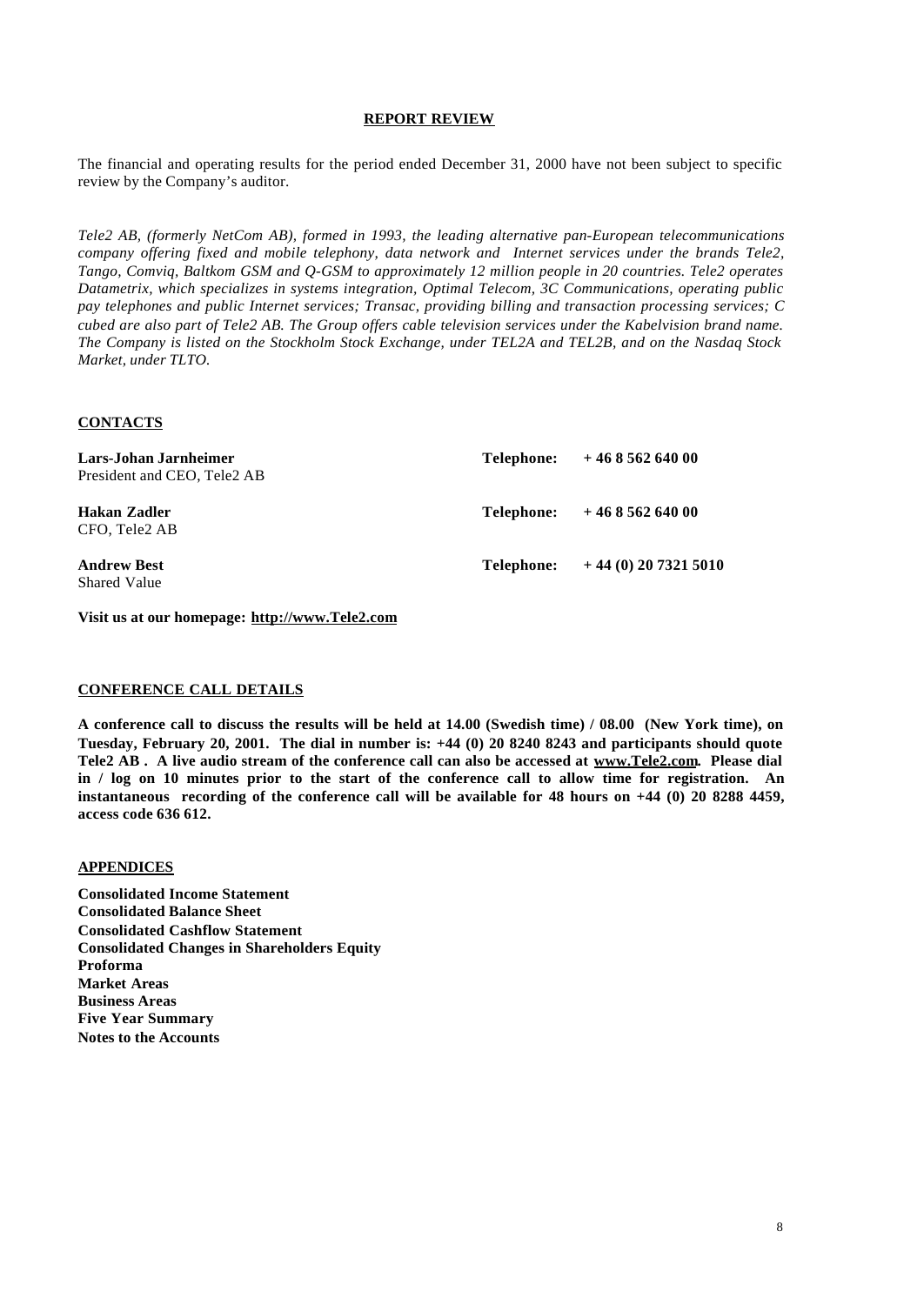# **CONSOLIDATED INCOME STATEMENT (MSEK)**

|                                                        | 2000             | 1999             | 2000     | 1999         |
|--------------------------------------------------------|------------------|------------------|----------|--------------|
|                                                        | <b>Full Year</b> | <b>Full Year</b> | Q4       | Q4           |
|                                                        |                  |                  |          |              |
| Operating revenue                                      | 12,470           | 8,175            | 4,949    | 2,362        |
| Operating expenses                                     | $-12,383$        | $-7,099$         | $-5,986$ | $-1,981$     |
| <b>Option to Management</b><br>Note 1                  | 229              | $-134$           |          | $-146$       |
| Other revenues                                         | 212              | 213              | 66       | 58           |
| Other expenses<br>Note 3                               | $-87$            | $-1$             | $-35$    |              |
| <b>Operating Profit (loss)</b>                         | 441              | 1,154            | $-1,006$ | 293          |
| Share of profit/loss of associated companies           | $-44$            | 45               | $-14$    | $-5$         |
| Sale of associated company and subsidiaries            |                  | 3,228            |          | 3,228        |
| Net interest and other financial expenses              | $-211$           | $-241$           | $-57$    | $-55$        |
| Profit (loss) after financial items                    | 186              | 4,186            | $-1,077$ | 3,461        |
| <b>Taxes</b>                                           | $-567$           | $-419$           | $-150$   | $-107$       |
| Minority interest                                      |                  | $\overline{c}$   | 1        | $\mathbf{1}$ |
| Profit (loss) after taxes                              | $-381$           | 3,769            | $-1,226$ | 3,355        |
| Earnings (loss) per share after tax                    | $-3.34$          | 36.29            | $-11.48$ | 32.31        |
| Earnings (loss) per share after tax, after<br>dilution | $-3.34$          | 36.29            | $-11.47$ | 32.31        |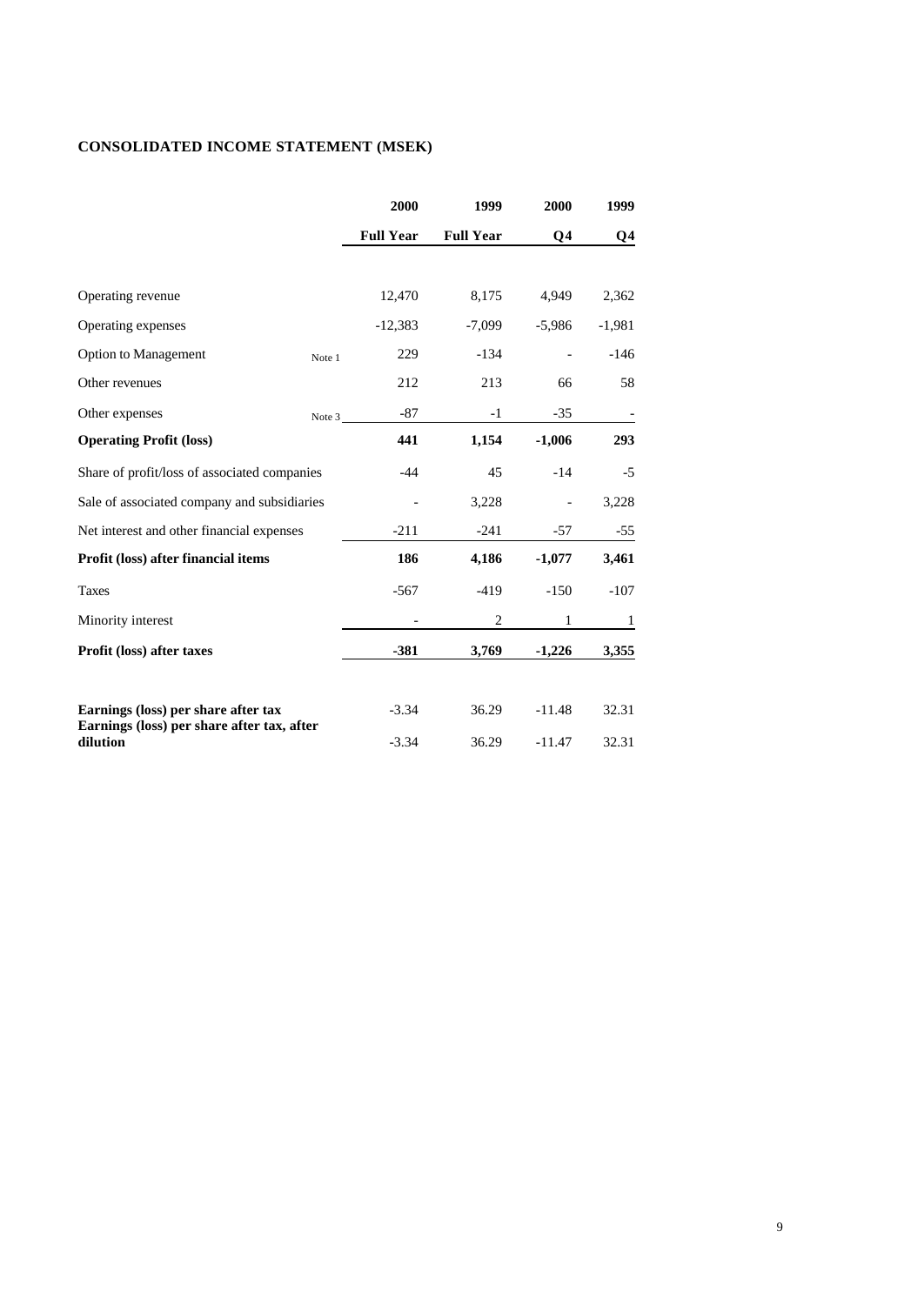# **CONSOLIDATED BALANCE SHEET (MSEK)**

|                                     |        | 2000          | 1999          |
|-------------------------------------|--------|---------------|---------------|
|                                     |        | <b>Dec 31</b> | <b>Dec 31</b> |
| <b>ASSETS</b>                       |        |               |               |
| <b>Fixed assets</b>                 |        |               |               |
| Intangible assets                   |        | 27,352        | 2,030         |
| Tangible assets                     |        | 8,031         | 6,154         |
| Long-term financial assets          |        | 445           | 3,600         |
|                                     |        | 35,828        | 11,784        |
| <b>Current assets</b>               |        |               |               |
| Materials and supplies              |        | 246           | 34            |
| Current receivables                 |        | 4,760         | 2,162         |
| Cash and cash equivalents           |        | 1,511         | 421           |
|                                     |        | 6,517         | 2,617         |
| <b>Total assets</b>                 |        | 42,345        | 14,401        |
|                                     |        |               |               |
| <b>EQUITY AND LIABILITIES</b>       |        |               |               |
| <b>Shareholders' Equity</b>         |        |               |               |
| Restricted equity                   |        | 25,822        | 4,761         |
| Non-restricted equity               |        | 829           | 1,995         |
|                                     |        | 26,651        | 6,756         |
| <b>Minority interest</b>            |        | 9             | 1             |
| <b>Provisions</b>                   |        |               |               |
| Deferred tax liabilities            |        | 615           | 60            |
| Options issued                      | Note 1 |               | 236           |
| <b>Provisions</b>                   |        | 615           | 296           |
| <b>Long-term liabilities</b>        |        |               |               |
| Interest-bearing liabilities        | Note 6 | 5,590         | 4,840         |
| Non-interest-bearing liabilities    |        | 25            | 15            |
|                                     |        | 5,615         | 4,855         |
| <b>Short-term liabilities</b>       |        |               |               |
| Interest-bearing liabilities        | Note 6 | 3,228         | 248           |
| Non-interest-bearing liabilities    |        | 6,227         | 2,245         |
|                                     |        | 9,455         | 2,493         |
| <b>Total equity and liabilities</b> |        | 42,345        | 14,401        |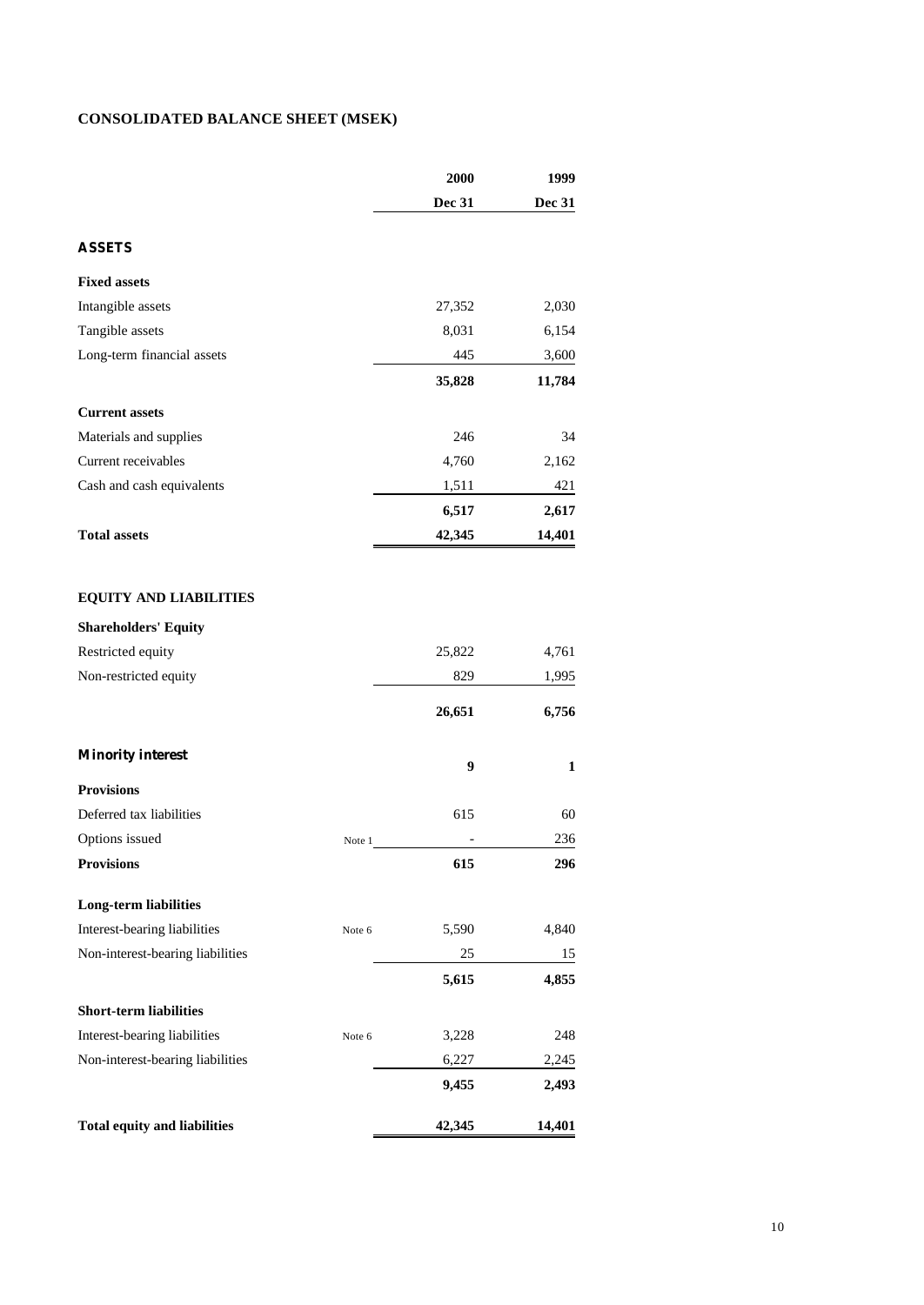# **CONSOLIDATED CASHFLOW STATEMENT (MSEK)**

|                                             | 2000<br><b>Full Year</b> | 1999<br><b>Full Year</b> |
|---------------------------------------------|--------------------------|--------------------------|
| Cash flow from operations                   | 1,595                    | 1,777                    |
| Changes in working capital                  | $-712$                   | $-24$                    |
| Cash flows provided by operating activities | 883                      | 1,753                    |
| Investing activities                        | $-770$                   | $-1,440$                 |
| Financing activities                        | 1,120                    | $-322$                   |
| Net change in cash                          | 1,233                    | -9                       |
| Cash at beginning of year                   | 421                      | 433                      |
| Exchange difference in cash                 | $-143$                   | $-3$                     |
| Cash at end of year                         | 1,511                    | 421                      |

# **CHANGE OF CONSOLIDATED SHAREHOLDERS´ EQUITY (MSEK)**

|                                          |                         | <b>December 31, 2000</b> |                    |                  | December 31, 1999 |                    |  |  |
|------------------------------------------|-------------------------|--------------------------|--------------------|------------------|-------------------|--------------------|--|--|
|                                          | Restricted              |                          | Non-<br>restricted | Restricted       |                   | Non-<br>restricted |  |  |
|                                          | <b>Share</b><br>capital | Other                    |                    | Share<br>capital | Other             |                    |  |  |
| Equity, January 1                        | 519                     | 4,242                    | 2,241              | 519              | 3,712             | $-968$             |  |  |
| Effect of changes in accounting policies |                         |                          | $-246$             |                  | $-10$             | $-230$             |  |  |
| Adjusted equity, January 1               | 519                     | 4,242                    | 1,995              | 519              | 3,702             | $-1,198$           |  |  |
| New issue, purchase of SEC               | 204                     | 19,569                   |                    |                  |                   |                    |  |  |
| New issue, option                        | 1                       | 36                       |                    |                  |                   |                    |  |  |
| Additional purchase of SEC               |                         |                          | $-284$             |                  |                   |                    |  |  |
| Transfers regarding:                     |                         |                          |                    |                  |                   |                    |  |  |
| -Shares in associated companies          |                         | $\overline{2}$           | $-2$               |                  |                   |                    |  |  |
| -Deferred taxes                          |                         |                          |                    |                  | $-243$            | 243                |  |  |
| -Untaxed reserves                        |                         | 1,073                    | $-1,073$           |                  | 987               | $-987$             |  |  |
| -Other                                   |                         | $-874$                   | 874                | -                | $-203$            | 203                |  |  |
| <b>Translation differences</b>           |                         | 1,050                    | $-300$             |                  | $-1$              | $-35$              |  |  |
| Profit for the year                      |                         |                          | $-381$             |                  |                   | 3,769              |  |  |
| Equity, year-to-date                     | 724                     | 25,098                   | 829                | 519              | 4,242             | 1,995              |  |  |
| Total restricted and retained losses     |                         | 25,822                   | 829                |                  | 4,761             | 1,995              |  |  |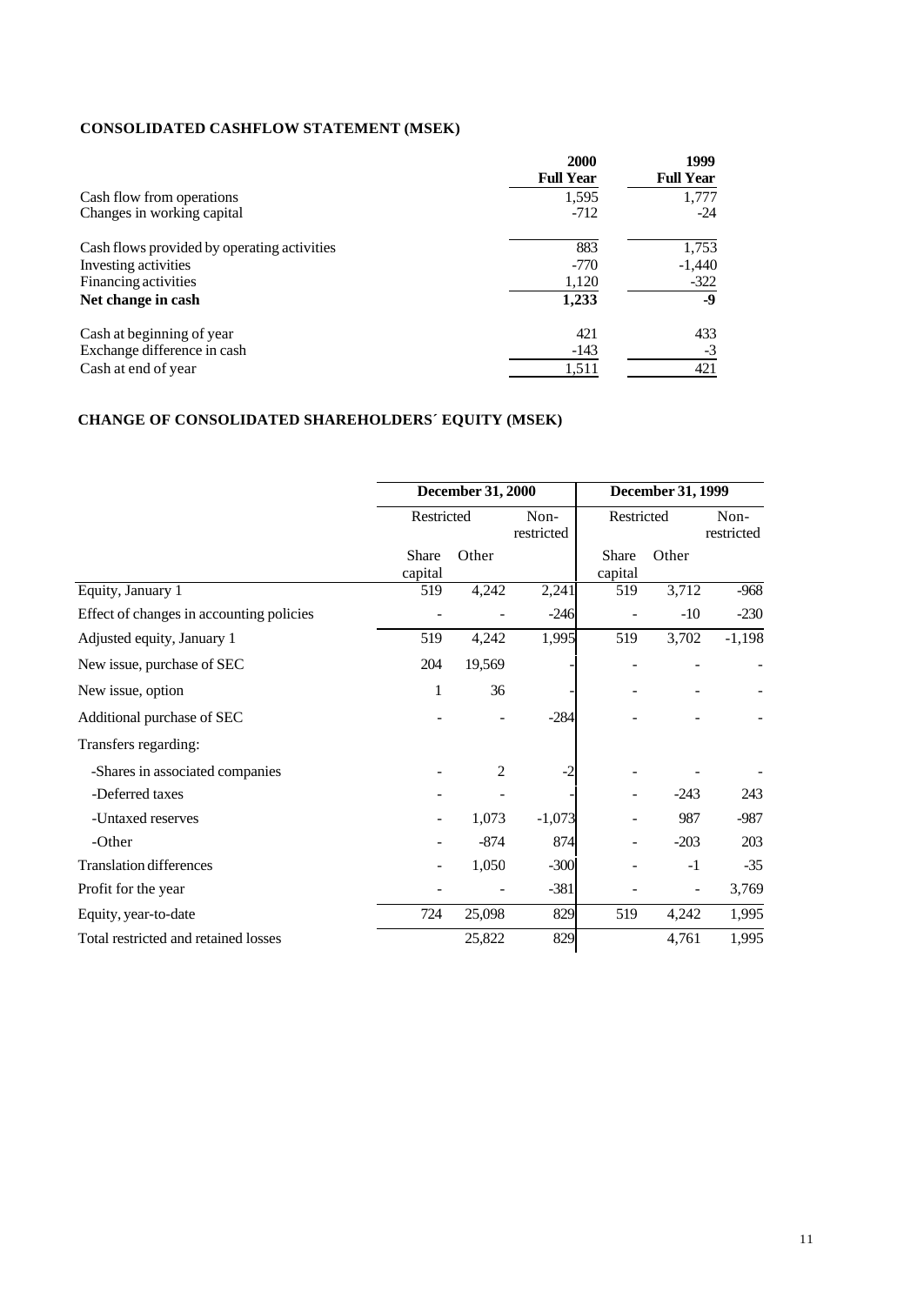| PROFORMA (MSEK)<br>Note 5                                                     | 2000<br>full year | 1999<br>full year | 2000<br>Q <sub>4</sub> | 2000<br>Q3       | 2000<br>Q <sub>2</sub> | 2000<br>Q1     | 1999<br>Q <sub>4</sub> | 1999<br>Q <sub>3</sub> |
|-------------------------------------------------------------------------------|-------------------|-------------------|------------------------|------------------|------------------------|----------------|------------------------|------------------------|
| <b>OPERATING REVENUE</b>                                                      |                   |                   |                        |                  |                        |                |                        |                        |
| Tele2-group, before purchase of SEC                                           | 10,530            | 8,175             | 3,009                  | 2,654            | 2,521                  | 2,346          | 2,362                  | 2,155                  |
| SEC-group                                                                     | 5,879             | 2,521             | 1,955                  | 1,460            | 1,237                  | 1,227          | 1,040                  | 749                    |
| Adjustments for sales internal with                                           | $-136$            | $-56$             | $-15$                  | $-37$            | $-42$                  | $-42$          | -78                    | $-78$                  |
| Total operating revenue                                                       | 16,273            | 10,640            | 4,949                  | 4,077            | 3,716                  | 3,531          | 3,324                  | 2,826                  |
| <b>Market Areas split by Business Areas</b><br>Nordic:                        |                   |                   |                        |                  |                        |                |                        |                        |
|                                                                               | 4,829             |                   | 1,344                  | 1,316            |                        | 1,048          |                        |                        |
| Mobile telephony                                                              |                   |                   |                        |                  | 1,121                  |                |                        |                        |
| Fixed telephony and Internet<br><b>Cable Television</b>                       | 5,696<br>190      |                   | 1,541<br>55            | 1,363<br>43      | 1,376<br>65            | 1,416<br>27    |                        |                        |
| Data processing                                                               | 231               |                   | 67                     | 34               | 48                     | 82             |                        |                        |
| <b>Total Nordic</b>                                                           | 10,946            |                   | 3,007                  | 2,756            | 2,610                  | 2,573          |                        |                        |
| <b>Baltic and Eastern Europe:</b>                                             |                   |                   |                        |                  |                        |                |                        |                        |
| Mobile telephony                                                              | 222               |                   | 125                    | 38               | 31                     | 28             |                        |                        |
| Fixed telephony and Internet                                                  | 4                 |                   | 4                      |                  |                        |                |                        |                        |
| Total Baltic & Eastern Europe                                                 | 226               |                   | 129                    | $\overline{38}$  | 31                     | 28             |                        |                        |
| Central Europe:                                                               |                   |                   |                        |                  |                        |                |                        |                        |
| Fixed telephony and Internet                                                  | 3,061             |                   | 1,079                  | 746              | 593                    | 643            |                        |                        |
| Southern Europe:<br>Fixed telephony and Internet                              | 2,543             |                   | 928                    | 593              | 533                    | 489            |                        |                        |
| Luxembourg:                                                                   |                   |                   |                        |                  |                        |                |                        |                        |
| Mobile telephony                                                              | 328               |                   | 86                     | 93               | 83                     | 66             |                        |                        |
| Fixed telephony and Internet                                                  | 73                |                   | 31                     | 14               | 14                     | 14             |                        |                        |
| Data processing                                                               | 76                |                   | 31                     | 16               | 14                     | 15             |                        |                        |
| <b>Total Luxembourg</b>                                                       | 477               |                   | 148                    | $\overline{123}$ | $\overline{111}$       | 95             |                        |                        |
| Adjustments for sales internal Note 5                                         | $-980$            |                   | $-342$                 | $-179$           | $-162$                 | $-297$         |                        |                        |
| <b>Total operating revenue</b>                                                | 16,273            |                   | 4,949                  | 4,077            | 3,716                  | 3,531          |                        |                        |
| <b>OPERATING PROFIT (LOSS) BEFORE DEPRECIATION &amp; AMORTIZATION, EBITDA</b> |                   |                   |                        |                  |                        |                |                        |                        |
| Tele2-group, before purchase of SEC                                           | 2,944             | 2,062             | 747                    | 676              | 754                    | 767            | 540                    | 677                    |
| SEC-group                                                                     | $-3,294$          | $-1,489$          | $-1,103$               | $-996$           | $-674$                 | $-521$         | $-482$                 | $-452$                 |
| <b>Total EBITDA</b>                                                           | $-350$            | 573               | $-356$                 | $-320$           | 80                     | 246            | 58                     | 225                    |
| <b>Market Areas split by Business Areas</b>                                   |                   |                   |                        |                  |                        |                |                        |                        |
| <u>Nordic:</u><br>Mobile telephony                                            | Note 1<br>2,257   |                   | 634                    | 581              | 528                    | 514            |                        |                        |
| Fixed telephony and Internet                                                  | Note 1<br>665     |                   | 89                     | 98               | 254                    | 224            |                        |                        |
| Cable Television                                                              | Note 2<br>27      |                   | 19                     | $\mathfrak s$    | 1                      | $\overline{c}$ |                        |                        |
| Data processing                                                               | Note 3<br>23      |                   | $28\,$                 |                  | $-28$                  | $23\,$         |                        |                        |
| <b>Total Nordic</b>                                                           | 2,972             |                   | 770                    | 684              | 755                    | 763            |                        |                        |
| <b>Baltic and Eastern Europe:</b>                                             |                   |                   |                        |                  |                        |                |                        |                        |
| Mobile telephony                                                              | $-13$             |                   | $\text{-}8$            | $\mbox{-}8$      | $-1$                   | 4              |                        |                        |
| Fixed telephony and Internet                                                  | $-24$             |                   | $-20$                  | $-2$             |                        |                |                        |                        |
| <b>Total Baltic and Eastern Europe</b>                                        | $-37$             |                   | $-28$                  | $-10$            | $\frac{-2}{-3}$        | 4              |                        |                        |
| Central Europe:<br>Fixed telephony and Internet                               | $-1,714$          |                   | $-568$                 | $-492$           | $-406$                 | $-248$         |                        |                        |
| Southern Europe:                                                              |                   |                   |                        |                  |                        |                |                        |                        |
| Fixed telephony and Internet                                                  | $-1,455$          |                   | $-433$                 | $-491$           | $-257$                 | $-274$         |                        |                        |
| Luxembourg:                                                                   |                   |                   |                        |                  |                        |                |                        |                        |
| Mobile telephony                                                              | 88                |                   | $\boldsymbol{6}$       | 25               | 36                     | 21             |                        |                        |
| Fixed telephony and Internet                                                  | $-196$            |                   | $-102$                 | $-33$            | $-43$                  | $-18$          |                        |                        |
| Data processing                                                               | $-8$              |                   | $-1$                   | $-3$             | $-2$                   | $-2$           |                        |                        |
| <b>Total Luxembourg</b>                                                       | $-116$            |                   | $-97$                  | $-11$            | $-9$                   | 1              |                        |                        |
| <b>Total EBITDA</b>                                                           | $-350$            |                   | $-356$                 | $-320$           | $\overline{\bf 80}$    | 246            |                        |                        |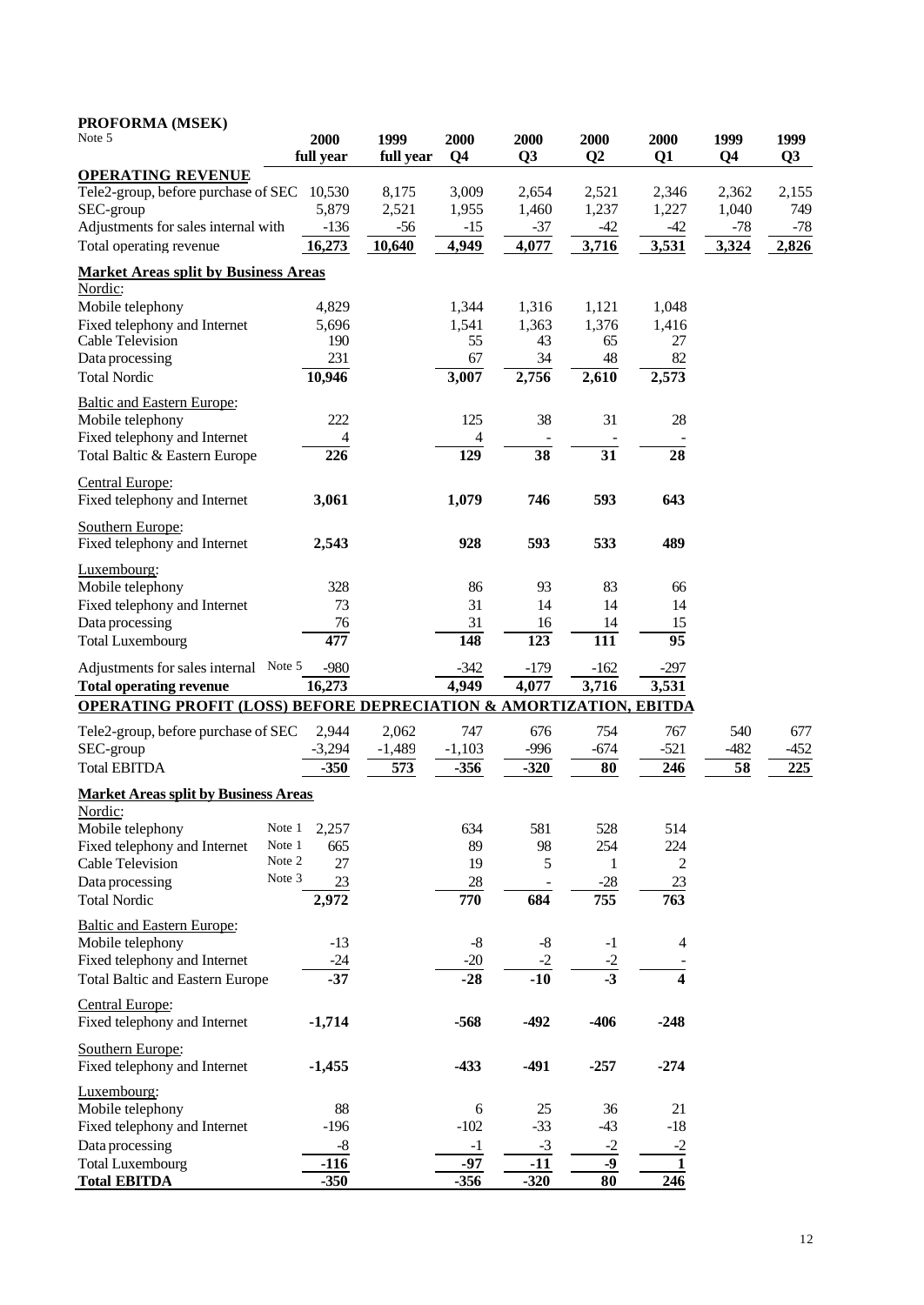# **MARKET AREAS (MSEK)**

|                                                                                                                                                                             |          | 2000<br><b>FY</b>                            | 1999<br><b>FY</b>                                            | 2000<br>Q <sub>4</sub>                     | 2000<br>Q <sub>3</sub>                           | 2000<br>Q <sub>2</sub>                           | 2000<br>Q1       | 1999<br>Q <sub>4</sub>                           | 1999<br>Q <sub>3</sub> |
|-----------------------------------------------------------------------------------------------------------------------------------------------------------------------------|----------|----------------------------------------------|--------------------------------------------------------------|--------------------------------------------|--------------------------------------------------|--------------------------------------------------|------------------|--------------------------------------------------|------------------------|
| <b>OPERATING REVENUE</b>                                                                                                                                                    |          |                                              |                                                              |                                            |                                                  |                                                  |                  |                                                  |                        |
| Nordic                                                                                                                                                                      |          | 10,946                                       | 8,651                                                        | 3,007                                      | 2,756                                            | 2,610                                            | 2,573            | 2,495                                            | 2,248                  |
| <b>Baltic and Eastern Europe</b>                                                                                                                                            |          | 226                                          | 104                                                          | 129                                        | 38                                               | 31                                               | 28               | 34                                               | 28                     |
| Central Europe                                                                                                                                                              |          | 1,081                                        | $\blacksquare$                                               | 1,079                                      | 2                                                | ٠                                                |                  |                                                  |                        |
| Southern Europe                                                                                                                                                             |          | 928                                          | $\overline{\phantom{a}}$                                     | 928                                        |                                                  |                                                  |                  |                                                  |                        |
| Luxembourg                                                                                                                                                                  |          | 148                                          | $\overline{a}$                                               | 148                                        |                                                  |                                                  |                  |                                                  |                        |
| Adjustments for internal sales                                                                                                                                              |          | $-859$                                       | $-580$                                                       | $-342$                                     | -142                                             | $-120$                                           | $-255$           | $-167$                                           | $-121$                 |
| <b>Total operating revenue</b>                                                                                                                                              |          | 12,470                                       | 8,175                                                        | 4,949                                      | 2,654                                            | 2,521                                            | 2,346            | 2,362                                            | $2,\overline{155}$     |
| <b>OPERATING PROFIT (LOSS) BEFORE DEPRECIATION &amp; AMORTIZATION, EBITDA</b>                                                                                               |          |                                              |                                                              |                                            |                                                  |                                                  |                  |                                                  |                        |
| Nordic                                                                                                                                                                      | Note 1-3 | 2,978                                        | 2,076                                                        | 770                                        | 687                                              | 758                                              | 763              | 552                                              | 682                    |
| <b>Baltic and Eastern Europe</b>                                                                                                                                            |          | $-37$                                        | $-10$                                                        | $-28$                                      | $-10$                                            | $-3$                                             | 4                | $-10$                                            | $-3$                   |
| Central Europe                                                                                                                                                              |          | $-570$                                       | $-4$                                                         | $-568$                                     | $-1$                                             | $-1$                                             | L.               | $-2$                                             | $-2$                   |
| Southern Europe                                                                                                                                                             |          | $-433$                                       | $\overline{a}$                                               | $-433$                                     |                                                  |                                                  |                  | ä,                                               |                        |
| Luxembourg                                                                                                                                                                  |          | $-97$                                        | $\overline{\phantom{a}}$                                     | $-97$                                      | $\overline{\phantom{a}}$                         | $\overline{\phantom{a}}$                         | $\overline{a}$   | $\overline{a}$                                   |                        |
| <b>Total EBITDA</b>                                                                                                                                                         |          | 1,841                                        | 2,062                                                        | $-356$                                     | 676                                              | 754                                              | 767              | 540                                              | 677                    |
| <b>OPERATING PROFIT (LOSS) AFTER DEPRECIATION &amp; AMORTIZATION, EBIT</b><br>Nordic<br><b>Baltic and Eastern Europe</b><br>Central Europe<br>Southern Europe<br>Luxembourg | Note 1-3 | 2,090<br>$-86$<br>$-589$<br>$-449$<br>$-102$ | 1,314<br>$-37$<br>$-4$<br>$\overline{\phantom{a}}$<br>$\sim$ | 519<br>$-52$<br>$-585$<br>$-449$<br>$-102$ | 476<br>$-20$<br>$-2$<br>$\overline{\phantom{a}}$ | 544<br>$-11$<br>$-2$<br>$\overline{\phantom{a}}$ | 551<br>$-3$<br>÷ | 349<br>$-22$<br>$-2$<br>$\overline{\phantom{a}}$ | 488<br>$-8$<br>$-2$    |
| Group adjustments, depreciation                                                                                                                                             |          | $-423$                                       | $-119$                                                       | $-337$                                     | $-29$                                            | $-28$                                            | $-29$            | $-32$                                            | $-29$                  |
| <b>Total EBIT</b>                                                                                                                                                           |          | 441                                          | 1,154                                                        | $-1,006$                                   | 425                                              | 503                                              | 519              | 293                                              | 449                    |
| <b>INVESTMENTS</b>                                                                                                                                                          |          |                                              |                                                              |                                            |                                                  |                                                  |                  |                                                  |                        |
| Nordic                                                                                                                                                                      |          | 1,383                                        | 1,135                                                        | 500                                        | 326                                              | 280                                              | 277              | 232                                              | 232                    |
| <b>Baltic and Eastern Europe</b>                                                                                                                                            |          | 188                                          | 15                                                           | 119                                        | 46                                               | 12                                               | 11               | 16                                               | $\overline{c}$         |
| Central Europe                                                                                                                                                              |          | 26                                           | $\blacksquare$                                               | 20                                         | 4                                                | 2                                                |                  |                                                  |                        |
| Southern Europe                                                                                                                                                             |          | 9                                            |                                                              | 9                                          |                                                  |                                                  |                  |                                                  |                        |
| Luxembourg                                                                                                                                                                  |          | 7                                            |                                                              | 7                                          |                                                  |                                                  |                  |                                                  |                        |

Purchase of companies (net)  $N_{\text{ote 4}}$  4 -843 290 -842 -1 - - 37 6 **Total investments 770 1,440 -187 375 294 288 285 240**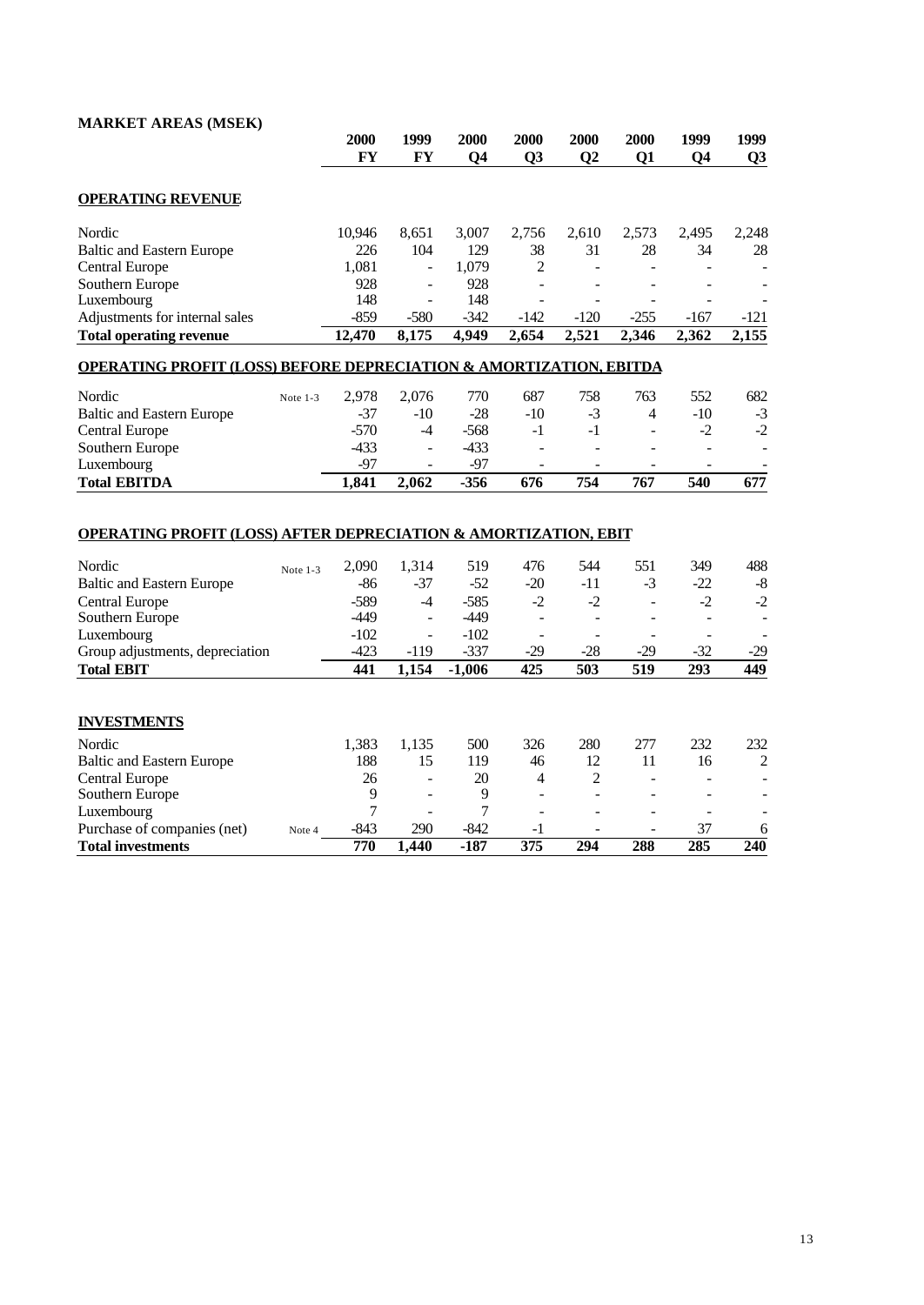# **BUSINESS AREAS (MSEK)**

| DUBINESS AREAS (MBER)                                                         |        |                   |            |                        |                        |          |                    |                        |                |
|-------------------------------------------------------------------------------|--------|-------------------|------------|------------------------|------------------------|----------|--------------------|------------------------|----------------|
|                                                                               |        | 2000<br><b>FY</b> | 1999<br>FY | 2000<br>Q <sub>4</sub> | 2000<br>Q <sub>3</sub> | 2000     | 2000               | 1999<br>Q <sub>4</sub> | 1999           |
| <b>OPERATING REVENUE</b>                                                      |        |                   |            |                        |                        | $\bf Q2$ | Q1                 |                        | Q <sub>3</sub> |
| Mobile telephony                                                              |        | 5,137             | 4,005      | 1,555                  | 1,354                  | 1,152    | 1,076              | 1,082                  | 1,135          |
| Fixed telephony and Internet                                                  |        | 7,740             | 4,400      | 3,583                  | 1,365                  | 1,376    | 1,416              | 1,362                  | 1,062          |
| Cable Television                                                              |        | 190               | 121        | 55                     | 43                     | 65       | 27                 | 32                     | 23             |
| Data processing                                                               |        | 262               | 229        | 98                     | 34                     | 48       | 82                 | 53                     | 56             |
| Adjustments for internal sales                                                |        | $-859$            | $-580$     | $-342$                 | $-142$                 | $-120$   | $-255$             | $-167$                 | $-121$         |
| <b>Total operating revenue</b>                                                |        | 12,470            | 8,175      | 4,949                  | 2,654                  | 2,521    | $\overline{2,346}$ | 2,362                  | 2,155          |
| Tele2 Sverige AB - Sweden:                                                    |        |                   |            |                        |                        |          |                    |                        |                |
| Mobile telephony                                                              |        | 4,807             | 3,891      | 1,333                  | 1,311                  | 1,117    | 1,046              | 1,048                  | 1,101          |
| Fixed telephony and Internet                                                  |        | 3,013             | 2,630      | 815                    | 695                    | 735      | 768                | 776                    | 603            |
| <b>Cable Television</b>                                                       |        | 177               | 110        | 52                     | 39                     | 61       | 25                 | 29                     | 21             |
| <b>Total Tele2 Sverige AB - Sweden</b>                                        |        | 7,997             | 6,631      | 2,200                  | 2,045                  | 1,913    | 1,839              | 1,853                  | 1,725          |
| <b>OPERATING PROFIT (LOSS) BEFORE DEPRECIATION &amp; AMORTIZATION, EBITDA</b> |        |                   |            |                        |                        |          |                    |                        |                |
| Mobile telephony                                                              | Note 1 | 2,250             | 1,742      | 632                    | 573                    | 527      | 518                | 400                    | 596            |
| Fixed telephony and Internet                                                  | Note 1 | $-458$            | 239        | $-1,034$               | 98                     | 254      | 224                | 121                    | 61             |
| <b>Cable Television</b>                                                       | Note 2 | 27                | $-4$       | 19                     | 5                      | 1        | 2                  | 7                      | $-7$           |
| Data processing                                                               | Note 3 | 22                | 85         | 27                     |                        | $-28$    | 23                 | 12                     | 27             |
| <b>Total EBITDA</b>                                                           |        | 1,841             | 2,062      | $-356$                 | 676                    | 754      | 767                | 540                    | 677            |
|                                                                               |        |                   |            |                        |                        |          |                    |                        |                |
| Tele2 Sverige AB - Sweden:                                                    |        |                   |            |                        |                        |          |                    |                        |                |
| Mobile telephony                                                              |        | 2,221             | 1,843      | 686                    | 594                    | 418      | 523                | 496                    | 608            |
| Fixed telephony and Internet                                                  | Note 1 | 499               | 455        | 116                    | 80                     | 99       | 204                | 198                    | 104            |
| Cable television                                                              |        | 29                | $-8$       | 21                     | 5                      | $-1$     | 4                  | 4                      | $-7$           |
| Total Tele2 Sverige AB - Sweden                                               |        | 2,749             | 2,290      | 823                    | 679                    | 516      | 731                | 698                    | 705            |
| <b>OPERATING PROFIT (LOSS) AFTER DEPRECIATION &amp; AMORTIZATION, EBIT</b>    |        |                   |            |                        |                        |          |                    |                        |                |
| Mobile telephony                                                              | Note 1 | 1,913             | 1,444      | 529                    | 487                    | 454      | 443                | 319                    | 522            |
| Fixed telephony and Internet                                                  | Note 1 | $-1,005$          | $-159$     | $-1,217$               | $-21$                  | 127      | 106                | 11                     | $-40$          |
| <b>Cable Television</b>                                                       | Note 2 | $-37$             | $-68$      | 2                      | $-10$                  | $-16$    | $-13$              | $-9$                   | $-22$          |
| Data processing                                                               | Note 3 | $-7$              | 56         | 17                     | $-2$                   | $-34$    | 12                 | 4                      | 18             |
| Group adjustments, depreciation                                               |        | $-423$            | $-119$     | $-337$                 | $-29$                  | $-28$    | $-29$              | $-32$                  | $-29$          |
| <b>Total EBIT</b>                                                             |        | 441               | 1,154      | $-1,006$               | 425                    | 503      | 519                | 293                    | 449            |
| Tele2 Sverige AB - Sweden:                                                    |        |                   |            |                        |                        |          |                    |                        |                |
| Mobile telephony                                                              |        | 1,935             | 1,570      | 608                    | 518                    | 354      | 455                | 426                    | 539            |
| Fixed telephony and Internet                                                  | Note 1 | 136               | 154        | 23                     | $-11$                  | 6        | 118                | 119                    | 25             |
| Cable Television                                                              |        | $-33$             | $-69$      | 5                      | $-10$                  | $-17$    | $-11$              | $-10$                  | $-22$          |
| Total Tele2 Sverige AB - Sweden                                               |        | 2,038             | 1,655      | 636                    | 497                    | 343      | 562                | 535                    | 542            |
| <b>INVESTMENTS</b>                                                            |        |                   |            |                        |                        |          |                    |                        |                |
| Mobile telephony                                                              |        | 773               | 446        | 359                    | 170                    | 117      | 127                | 111                    | 73             |
| Fixed telephony and Internet                                                  |        | 719               | 615        | 257                    | 186                    | 145      | 131                | 111                    | 139            |
| Cable Television                                                              |        | 73                | 14         | 21                     | 16                     | 25       | 11                 | 5                      | 3              |
| Data processing                                                               |        | 48                | 75         | 18                     | 4                      | 7        | 19                 | 21                     | 19             |
| Investments                                                                   |        | $-843$            | 290        | $-842$                 | $-1$                   |          |                    | 37                     | 6              |
| <b>Total investments</b>                                                      |        | 770               | 1,440      | $-187$                 | $\overline{375}$       | 294      | 288                | 285                    | 240            |
| Tele2 Sverige AB - Sweden:                                                    |        |                   |            |                        |                        |          |                    |                        |                |
| Mobile telephony                                                              |        | 445               | 424        | 99                     | 125                    | 105      | 116                | 84                     | 71             |
| Fixed telephony and Internet                                                  |        | 393               | 420        | 112                    | 101                    | 90       | $90\,$             | 67                     | 90             |
| Cable television                                                              |        | 41                | 14         | 13                     | 3                      | 18       | 7                  | 6                      | 2              |
| Purchase of companies (net)                                                   | Note 4 | 111               | 221        | 112                    | $-1$                   |          |                    |                        |                |
| Total Tele2 Sverige AB - Sweden                                               |        | 990               | 1,079      | 336                    | 228                    | 213      | 213                | 157                    | 163            |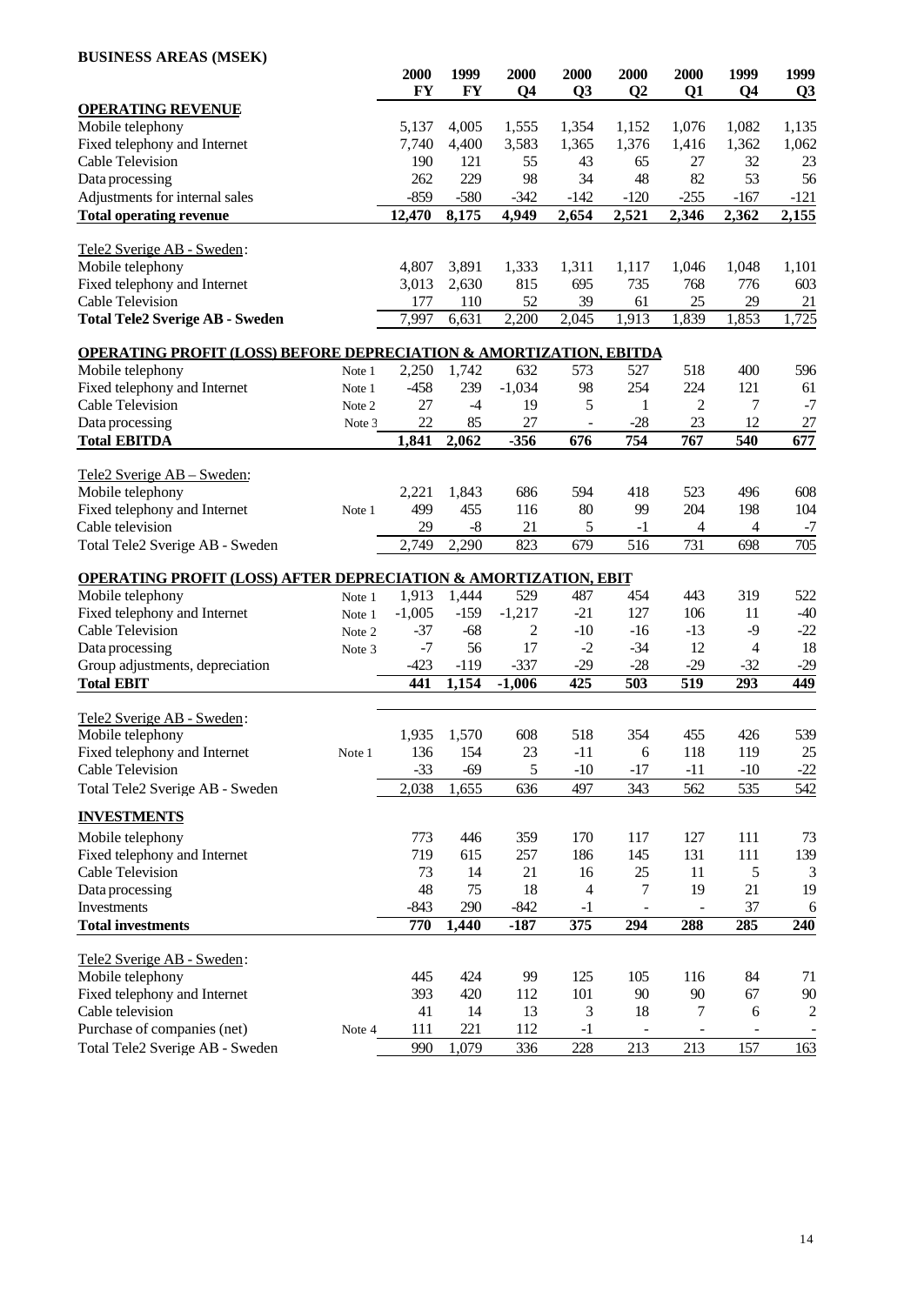# **FIVE YEAR SUMMARY**

|                                                   | 2000                   | 1999           | 1998             | 1997             | 1996     |
|---------------------------------------------------|------------------------|----------------|------------------|------------------|----------|
| <b>Income Statement and Balance Sheet (MSEK)</b>  |                        |                |                  |                  |          |
| Operating revenue                                 | 12,470                 | 8,175          | 5,957            | 4,030            | 2,872    |
| Operating profit before depreciation              | 1,841                  | 2,062          | 1,192            | 1,026            | 508      |
| Operating profit after depreciation               | 441                    | 1,154          | 533              | 507              | 198      |
| Profit/loss after financial items                 | 186                    | 4,186          | 246              | 78               | $-26$    |
| Profit after taxes                                | $-381$                 | 3,769          | 73               | 130              | 199      |
| Shareholders' equity                              | 26,651                 | 6,756          | 3,022            | 2,903            | 1,942    |
| Shareholders' equity, after dilution              | 26,696                 | 6,756          | 3,022            | 2,940            | 2,589    |
| Total assets                                      | 42,345                 | 14,401         | 9,958            | 8,435            | 7,194    |
| Cash flow provided by operating activities        | 883                    | 1,753          | 971              | 441              | 467      |
| Liquidity                                         | 1,304                  | 1,123          | 821              | 1,499            | 819      |
| Net borrowing                                     | 7,095                  | 4,605          | 4,600            | 3,579            | 3,894    |
| Net borrowing, after dilution                     | 7,095                  | 4,605          | 4,600            | 3,542            | 3,247    |
| Investments including financial lease*            | 774                    | 1,475          | 1,941            | 1,147            | 873      |
| <b>Key ratios</b>                                 |                        |                |                  |                  |          |
| Solidity, %                                       | 63%                    | 47%            | 30%              | 34%              | 27%      |
| Solidity, after dilution, %                       | 63%                    | 47%            | 30%              | 35%              | 36%      |
| Debt/equity ratio                                 | 0.27                   | 0.68           | 1.52             | 1.23             | 2.00     |
| Result before depreciation margin, %              | 14.8%                  | 25.2%          | 20.0%            | 25.5%            | 17.7%    |
| Result after depreciation margin, %               | 3.5%                   | 14.1%          | 8.9%             | 12.6%            | 6.9%     |
| Return on shareholders' equity, %                 | $-2.3%$                | 77.1%          | 2.5%             | 6.9%             | $-31.3%$ |
| Return on shareholders' equity, after dilution, % | $-2.3%$                | 77.1%          | 2.5%             | 6.4%             | $-11.8%$ |
| Return on capital employed, %                     | 1.9%                   | 44.8%          | 7.1%             | 6.8%             | 0.3%     |
| Average interest rate, %                          | 4.8%                   | 4.8%           | 6.6%             | 7.1%             | 8.9%     |
| Average interest rate, after dilution, %          | 4.8%                   | 4.8%           | 6.6%             | 7.1%             | 8.6%     |
| Value per share (SEK)**                           |                        |                |                  |                  |          |
| Profit/loss                                       | $-3.34$                | 36.29          | 0.71             | 1.32             | 2.25     |
| Profit/loss, after dilution                       | $-3.34$                | 36.29          | 0.70             | 1.36             | 2.30     |
| Shareholders' equity                              | 233.60                 | 65.06          | 29.17            | 29.60            | 22.00    |
| Shareholders' equity, after dilution              | 233.72                 | 65.06          | 29.10            | 28.42            | 25.42    |
| Cash flow                                         | 7.74                   | 16.88          | 9.38             | 4.50             | 5.29     |
| Cash flow, after dilution                         | 7.73                   | 16.88          | 9.35             | 4.26             | 4.59     |
| Dividend                                          |                        |                |                  |                  | 110.50   |
| Market value at closing day                       | 392.00                 | 598.00         | 330.00           | 170.50           | 49.04    |
| $P/E$ -ratio<br>P/E-ratio, after dilution         | $-117.33$<br>$-117.47$ | 16.48<br>16.48 | 467.07<br>468.21 | 128.82<br>125.61 | 48.10    |
|                                                   |                        |                |                  |                  |          |

| Number of shares, basic                           | 144,798,726 103,850,246 103,850,246 103,094,691 88,294,691  |  |
|---------------------------------------------------|-------------------------------------------------------------|--|
| Number of shares, weighted average                | 114,087,366 103,850,246 103,598,394 98,061,358 88,294,691   |  |
| Number of shares, after dilution                  | 145,098,726 103,850,246 103,850,246 103,850,246 101,850,246 |  |
| Number of shares after dilution, weighted average | 114,224,866 103,850,246 103,850,246 103,433,579 101,850,246 |  |

\* Financial leases are included from January, 1 1997.

\*\* At December 31, 2000 obligation for option to management represents 300.000 number of shares.

Definitions: Please see the Annual Report for 1999.

Debt/equity ratio= Net of interest bearing assets and liabilities divided by equity in the end of the period.